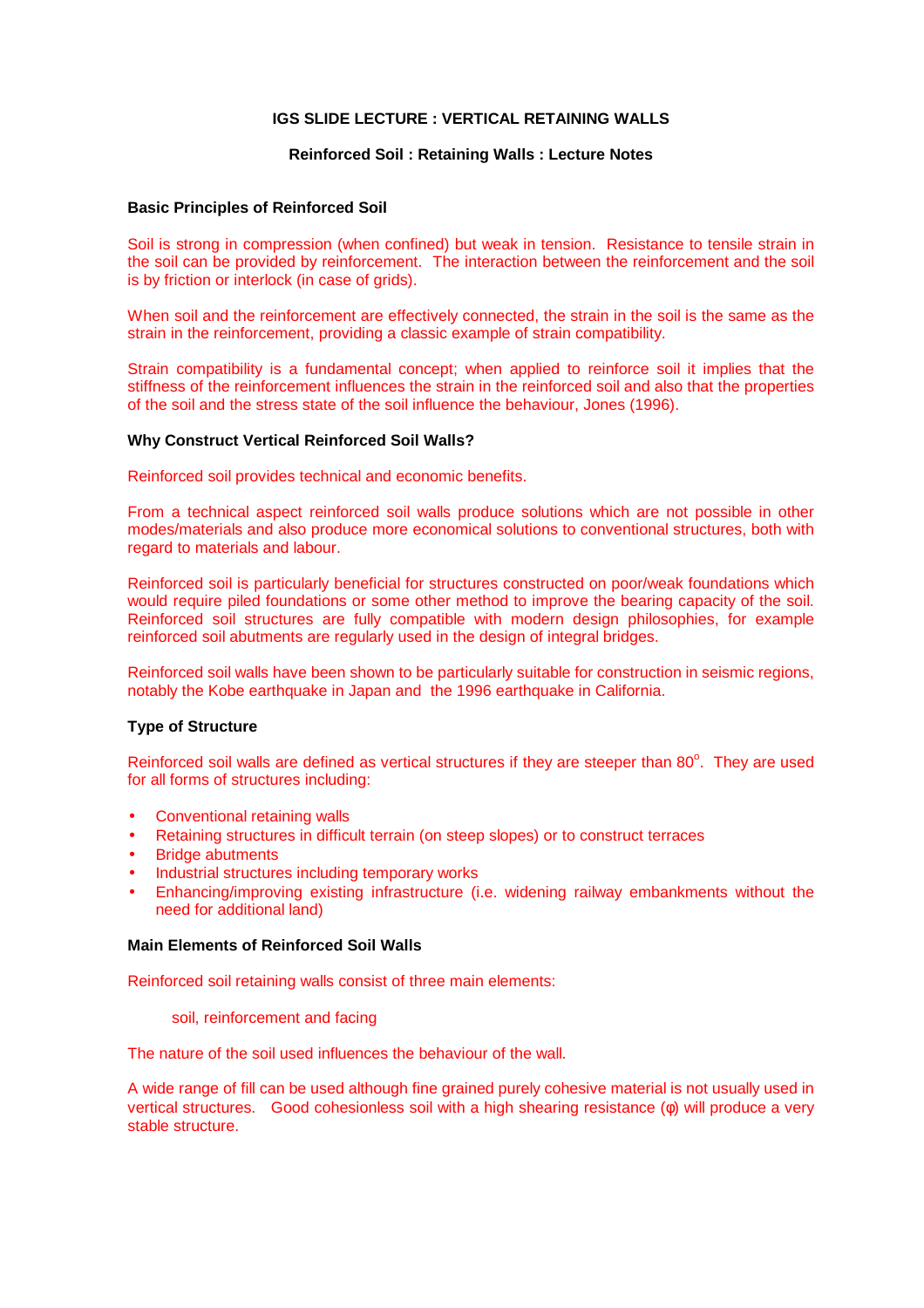Geosynthetic reinforcement is available in a range of forms including strips, grids and sheets. Most geosynthetic reinforcements are proprietary products which have been subjected to extensive testing. A number have been awarded certificates by international/national testing agencies (i.e. Agrément Board in UK, BAM in Germany).

A facing is required with vertical reinforced soil retaining walls. The facing can take a number of forms, ranging from elemental, modular or full height. Facings are a key element in the appearance of the structure and aesthetic considerations are an important feature of modern reinforced soil walls.

# **Design of Reinforced Soil Walls**

Conventional design is to provide stability against the:

- Ultimate Limit State (typically rupture of the reinforcement)
- Serviceability Limit State (typically excessive distortion)

The failure mechanisms of reinforced soil walls can be identified as "limit modes". There are six common limit modes: tilt failure, bearing, rupture, pullout, slip/wedge failure, rotation. All are failures at the Ultimate Limit State except rotation which is a serviceability criteria.

Other limit modes may be identified depending upon circumstances (i.e. seismic conditions).

A number of analytical models have been produced, based upon limit equilibrium methods or empirical relationships. A number of Design Codes have been produced: BS8006, French, Australian, Hong Kong, Japanese, US (Italian? Swiss? German?). Plus a range of proprietary analytical procedures used with separate systems (reference at end of lecture).

Some analytical procedures are simplistic, others are sophisticated limit state Codes of Practice. The level of analytical sophistication used depends upon the intended use of the structure. A reinforced soil bridge abutment used on a major motorway/interstate highway of strategic importance will require greater analytical care than a temporary structure.

### **Construction Techniques**

A basic property of reinforced soil is that some strain must occur before the soil and reinforcement can interact (i.e. the structure has to move). All reinforced soil structures move (strain) during construction, and the construction techniques used reflects this flexibility.

There are three established construction techniques:

- wraparound (concertina)
- elemental (telescopic)
- full height (sliding)

Each of these technique can accommodate the internal vertical strains which occur as the reinforced soil wall is constructed. As the structure grows in height it gets heavier and the lower levels of the structure are compressed. If this compression is not accommodated additional stresses will be introduced in the reinforcement or reinforcement facing connections.

The construction for reinforced soil walls is a sequential operation:

Construction is always at ground level.

Construction is in lifts; the fill is usually placed in 300mm layers and compacted

Compaction of the fill is essential to the proper performance of the structure and without adequate compaction of the fill the reinforcement may be required to take additional load and strains will be enhanced.